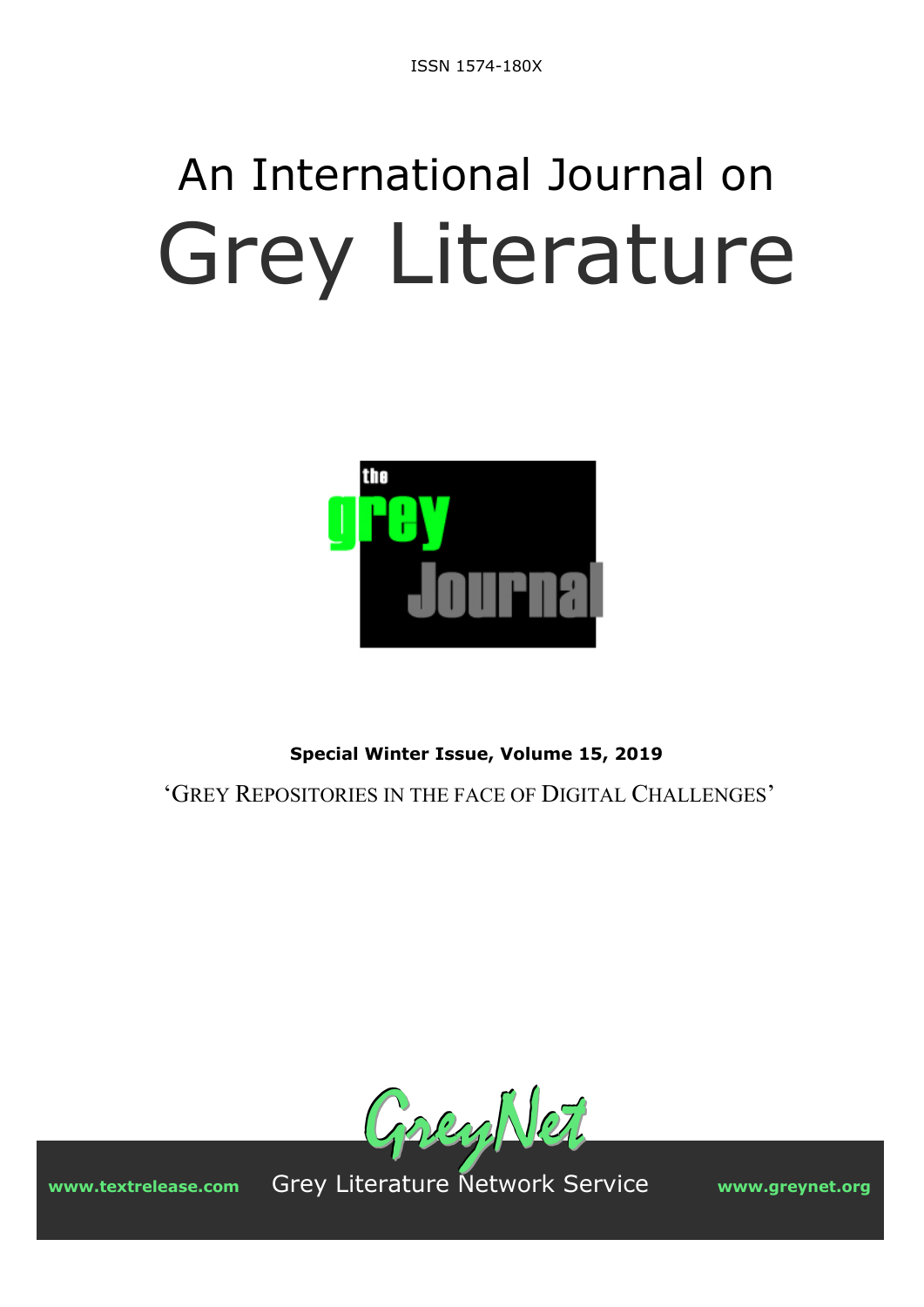# **Are we ready for the future? Impact of Artificial Intelligence on Grey Literature Management[\\*](#page-1-0)**

**Dobrica Savić** linkedin.com/in/dobricasavic Vienna, Austria

# *Abstract*

*Information management is one of many areas being affected by artificial intelligence (AI). From science fiction to Google's search algorithms, self‐driven cars, chatbots, and factory robots, AI has become part of our daily reality. Many books, articles, and blogs have been written, elaborated, and debated in numerous fields and industries about the use of AI. Scientists like Stephen Hawking and many others, businessmen like Jeff Bezos and Elon Musk, politicians and managers have talked about AI from different perspectives and with different aims. Information technology developments impact the way we work, learn, communicate and go about our lives. This paper examines the potential impact of AI on grey literature (GL) management and is based on analysis of pertinent GL facets such as value, volume, variety, velocity, and veracity. The impact of AI on processing, sustainability and usability of GL management are given special attention. Examples of AI systems already implemented in similar fields or activities are offered. In conclusion, the paper presents possible solutions to challenges that GL managers could face in the near future.*

*Keywords: Grey literature, artificial intelligence, information technology, information management*

# **Introduction**

During the last few years, the term artificial intelligence (AI), has become omnipresent. It is being discussed in books, scientific articles, newspaper stories, government reports, parliament debates, court decisions, and ordinary conversations. From science fiction to Google's search algorithms, self-driven cars, chatbots, and factory robots, AI has become part of our daily reality. Scientists like Stephen Hawking and many others, businessmen like Jeff Bezos and Elon Musk, politicians and managers alike have made their own contributions. Information technology (IT) developments impact the way we work, learn, communicate and go about our lives. Information management is one of many areas being affected by various disruptive information technologies such as AI (Savic, 2017a).

This paper examines the potential impact of AI on information management (IM), specifically on grey literature (GL), starting from the analysis of pertinent GL facets such as volume, variety, velocity, veracity, and value. It continues with a review of the potential impact of AI on GL processing, sustainability, and usability challenges. It also offers parallel examples of AI systems already being implemented in similar fields or activities.

In conclusion, the paper will present possible solutions to challenges that grey literature managers will most likely face while trying to accommodate and benefit from new AI technologies. By increasing our knowledge about AI and other potentially disruptive technologies, we improve our chances to increase their relevance and potential benefits to our work.

### **Definitions**

Two basic concepts considered in this paper which need clarification and explanation are *grey literature* and *artificial intelligence*.

**Grey literature** has been defined differently by a number of researchers, justifying Schöpfel's (2011) theory that GL is much easier to describe than to define. The most widely accepted and used definition is from the 12th International Conference on Grey Literature (GL12), held in Prague in 2010.

*"Grey literature stands for manifold document types produced on all levels of government, academics, business and industry in print and electronic formats that are protected by intellectual property rights, of sufficient quality to be collected and preserved by library holdings or institutional repositories, but not controlled by commercial publishers, i.e., where*  publishing is not the primary activity of the producing body". (Farace and Schöpfel, 2010).

<span id="page-1-0"></span><sup>\*</sup> DISCLAIMER: Any views or opinions expressed here are those of the author and do not necessarily reflect those of his employer. This paper is licensed under the Creative Commons licence: CC-BY-SA-4.0 (http://creativecommons.org/licenses/by-sa/4.0/).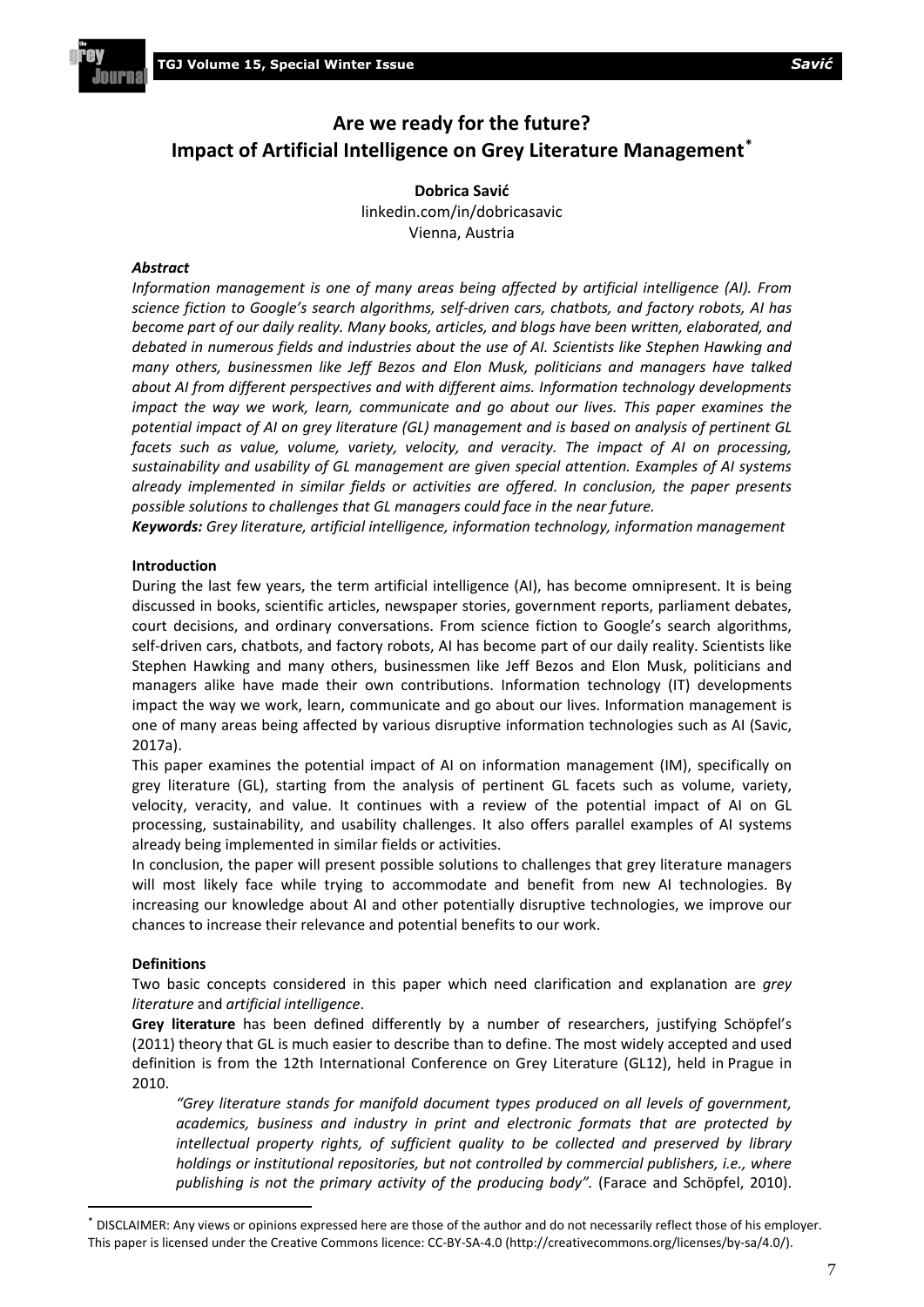Although this definition focuses on important aspects of GL, it might need to be expanded to take into consideration new challenges brought about by new disruptive technologies, such as AI. In 2017, I proposed a new definition, which might help meet some of these challenges. According to this revised definition,

*GL represents any recorded, referable and sustainable data or information resource of current or future value, made publicly available without a traditional peer-review process.* (Savic, 2017b).

**Artificial intelligence (AI)** and related machine learning (ML) applications<sup>[1](#page-2-0)</sup> are systems that can think and act rationally, almost like humans. They are usually very costly and complex to develop maintain and deploy. Their power comes from a combination of many technologies and techniques, such as powerful parallel computer processing, deep learning, neural networks, and natural language processing (NLP). Initially, they appeared as rule-based or expert systems, but today's algorithms can understand, learn, predict, adapt and potentially operate autonomously. They are often built into physical devices (e. g., robots, cars, consumer electronics, and security systems); and into apps and services (e.g. virtual personal assistants, smart advisors, voice recognition, computer vision, translation, and finance). Applied in the area of information and knowledge management they become a powerful help in processing, organizing and disseminating data and information. Incorporated in some web apps, AI enhances the user experience by offering new smart and adaptive user interfaces.

One of the earliest yet still popular definitions of AI is that offered by Marvin Minsky<sup>[2](#page-2-1)</sup> back in 1968. He defined artificial intelligence as "the science of making machines do things that would require intelligence if done by men". Another definition that AI researchers believe will be valid for many years states that "artificial intelligence is the study of how to make computers do things at which, at the moment, people are better." (Rich, 2010).

On the practical side, AI started with simple test applications, such as the famous Turing test, continued with games, like checkers, and later with expert systems which represented knowledge through rules. A good example of this was Deep Blue, an IBM developed system for playing chess that defeated world champion Garry Kasparov in 1997.

Machine learning, as part of AI, came into focus in the 80s. It allowed computers to learn how to recognize patterns and make predictions. This was a revolutionary move from the traditional hardcoding software programs to performing specific instructions to complete a task. Systems became dynamic and the need for programmers to make certain changes was eliminated.

The latest stage of AI is 'deep learning'. It typically requires a lot of processing power and a large set of "training data", through which the use of neural networks allows 'intelligent behavior'. The three most popular forms of training are: unsupervised, supervised, and reinforcement training. Good examples of deep learning applications are those used for face and speech recognition, robotics, chatbots, self-driving cars, computer games, etc.

Regarding the level of AI complexity three types are generally acknowledged (Dickson, 2017):

- Artificial narrow intelligence

(a system developed and trained for a particular single task within a limited domain)

- Artificial general intelligence

(a system that can understand and reason about its environment as a human would) - Artificial super intelligence

(a system much smarter than the best human brains in practically every field).

All of the AI systems currently in use, or currently being developed, are at the initial, narrow level of AI. More powerful programs and computers, potentially quantum ones, would be needed to achieve the second, general level of intelligence. Some researchers believe that once that level is achieved, it will not be much longer until the level of super intelligence is reached.

<span id="page-2-0"></span><sup>&</sup>lt;sup>1</sup> AI is the broader concept of machines being able to carry out tasks in a way that we would consider "smart". Machine Learning is a current application of AI based around the idea that we should really just be able to give machines access to data and let them learn for themselves. (Marr, 2016)

<span id="page-2-1"></span><sup>&</sup>lt;sup>2</sup> Marvin Lee Minsky (August 9, 1927 - January 24, 2016) was an American scientist in the field of artificial intelligence (AI), cofounder of MIT's AI laboratory, author of several texts on AI and philosophy, and winner of the 1969 Turing Award.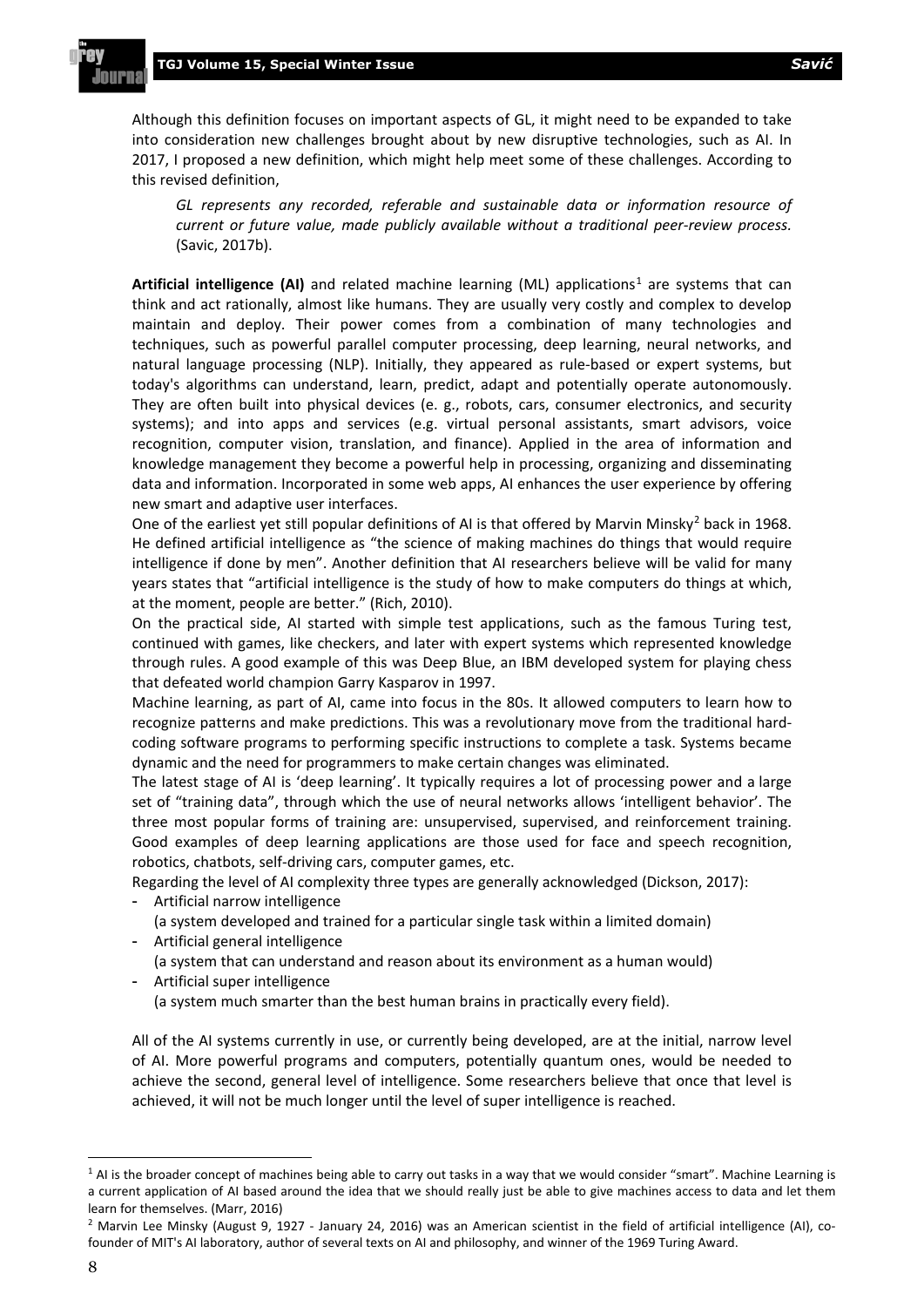#### **The general impact of artificial intelligence**

Artificial intelligence is here to stay and its impact is irreversible. The benefits and the magnitude of its potential power have been experienced by many people. The history of its progress is exemplified by a collection of remarkable achievements. In 1956, Arthur Samuels Checker program, developed for play on IBM's 701, was introduced and in 1962 beat the checkers master. In 1966, ELIZA, one of the first chatbots, carried out conversations with people in natural language. In 1976, an expert system called MYCIN made a successful diagnosis of infectious diseases, while dealing with uncertainty. In 1986, an artificial neural network system NETtalk<sup>[3](#page-3-0)</sup> read written English texts aloud. In 1977, IBM's super computer Deep Blue defeated world chess champion, Gary Kasparov. 2009 brought the first Google self-driven car to the California freeway. In 2011, IBM's Watson system beat two human experts at the Jeopardy TV game show. Just four years later Daimler-Benz demonstrated its first autonomous big rig truck on Germany's autobahn, while Google self-driving cars drove over one million miles. In 2016, Google's DeepMind AlphaGo computer program beat the world's best Go player. (Ertel, 2017). These are just some of AI researchers many successes. Various countries, universities and research centers have placed their current priorities on AI projects. It is, therefore, reasonable to expect exponential future developments in this interesting area of research.

Even today, although at the initial or somewhat basic level of complexity, a number of operational AI applications in classic office environments strongly indicate the trends of their future impacts. Big companies such as Microsoft, Google, Facebook, Instagram, Twitter, and Disney are heavily involved with AI applications. Here are some examples of lesser known applications which demonstrate variety, depth, and the force of change to come<sup>4</sup>.

SAP CoPilot: Digital Assistant for the enterprise – using their phones, users can ask business related questions and the system offers an answer.

Deloitte: Automated document review with natural language processing - quickly reads thousands of complex documents, extracting and structuring textual information for better analysis.

AISense: Call, Meeting Transcriptions – records voice conversations and makes them searchable and easily accessible using automatic speech recognition, speaker identification, speech-and-text synchronization, and natural language processing.

WalkMe: AI for Software Training - enables business software to learn about the user's individual roles, habits, and actions.

ServiceChannel: Restaurant Facilities Management Aid - helps automate the repair and maintenance process, cut repair and maintenance costs, maintain compliance, and minimize risk. It manages contractors, work orders, preventative maintenance, assets, proposals, and invoices.

Niles: Learning Slack Conversations - listens and records conversations that happen within the Slack collaboration platform. Every time someone sends a message, it learns, so users can ask questions such as, "What products do we sell? What sizes? How much do we charge? Who's in charge of this department?" If it fails at an answer, users can keep the system up-to-date by providing the right answer.

Acculation, Inc.: AI Meets Social Media - uses data-driven processes to make decisions about content for social media. It can actually create the content.

BBC Talking with Machines - an audio drama that allows listeners to join in and have a two-way conversation via their smart speaker. They are prompted to answer questions and insert their own lines into the story.

UK Press Association RADAR (Reporters and Data and Robots) - robots write 30,000 local news stories each month fed with a variety of data from government, public services, and local authorities. The machine uses natural language generation technology to write local news stories that are not covered by humans.

American Express - relies heavily on data analytics and machine learning algorithms to help detect fraud in near real time, therefore saving millions in losses.

<span id="page-3-0"></span> <sup>3</sup> <https://www.nytimes.com/1988/08/16/science/learning-then-talking.html>

<span id="page-3-1"></span><sup>&</sup>lt;sup>4</sup> Examples adapted from Dom Nicastro, 8 Examples of Artificial Intelligence (AI) in the Workplace', Dec 7 2017. CMSWire. <https://goo.gl/s6bWGH> and Bernard Marr, 27 Incredible Examples Of AI And Machine Learning In Practice. April 30 2018. Forbes. <https://goo.gl/YX52TK>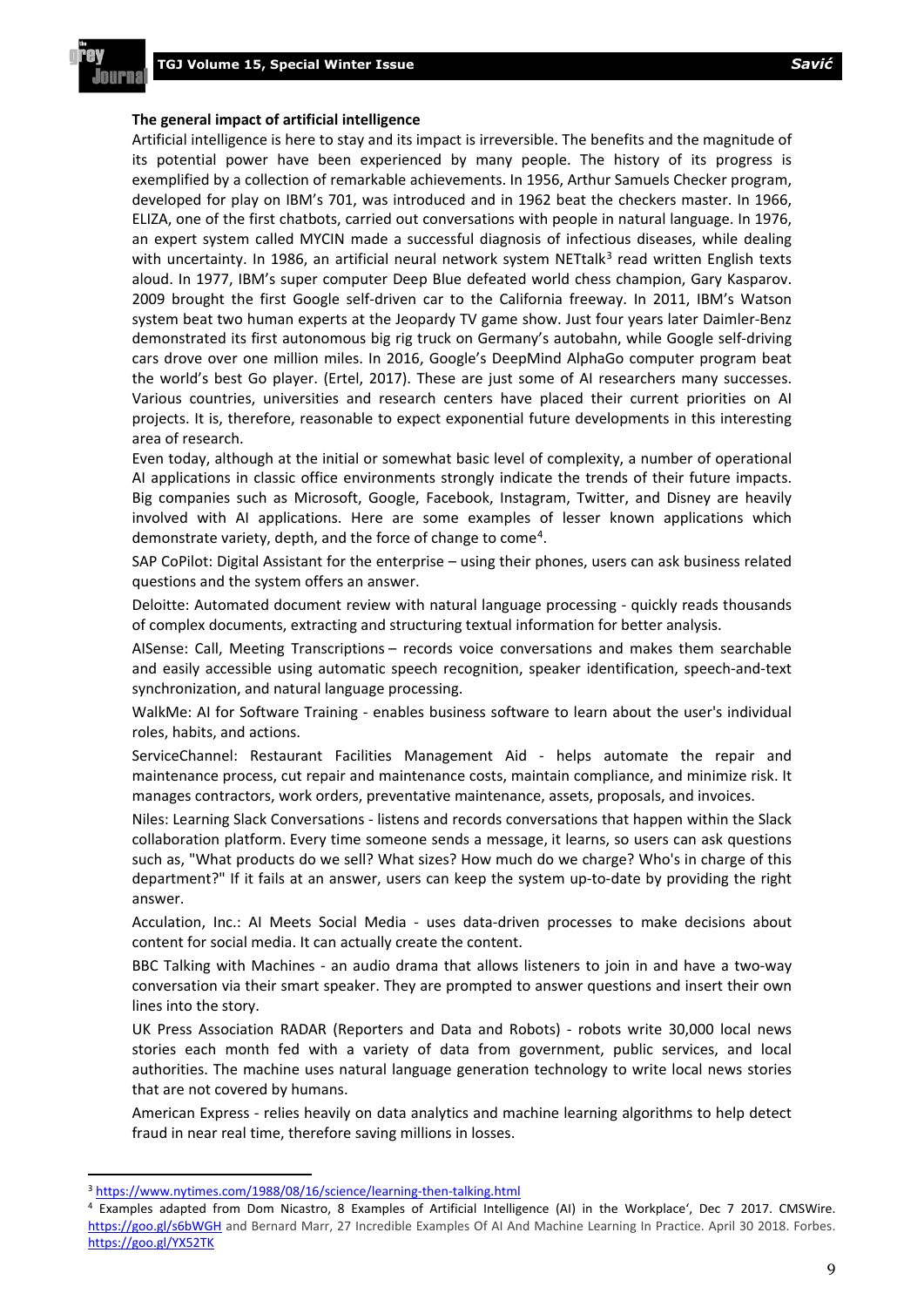

#### **Impact of artificial intelligence on grey literature creation**

There are various ways to look at the impact artificial intelligence will have on the creation of grey literature. This review takes an analytical approach by looking at each of the main facets of grey literature, taken from wider studies in the field of information and data management. As Figure 1 shows, five Vs are taken into consideration. They are variety, volume, veracity, velocity, and value.



Figure 1: 5Vs of data/information

**The variety of grey literature** formats could experience a considerable impact from AI use, although as Figure 2 indicates, there are already a large number of identified formats. A more complete list is available at the GreyNet International website<sup>5</sup>. It lists over 150 document types specific to GL.

| <b>Bibliographics</b>                   | Rejected manuscripts     | Publications from NGOs and consulting firms |
|-----------------------------------------|--------------------------|---------------------------------------------|
| <b>Discussion papers</b>                | Un-submitted manuscripts | <b>Videos</b>                               |
| <b>Newsletters</b>                      | Conference abstracts     | Wiki articles                               |
| PowerPoint presentations                | <b>Book chapters</b>     | Emails                                      |
| Program evaluation reports              | Personal correspondence  | Blogs and social media                      |
| <b>Technical notes</b>                  | <b>Newsletters</b>       | Data sets                                   |
| Publications from governmental agencies | Informal communications  | Committee reports                           |
| Reports to funding agencies             | Census data              | Working papers                              |
| <b>Unpublished reports</b>              | Pre-prints               | Company reports                             |
| <b>Dissertations</b>                    | <b>Standards</b>         | Catalogues                                  |
| Policy documents                        | Patents                  | <b>Speeches</b>                             |
|                                         | Webinars                 | Reports on websites                         |

Figure 2: Types of grey literature

If we examine only one GL type, namely 'data set' (marked above in red), this type alone typically includes a tremendous amount of data and information coming from the Internet of Things (IoT), Machine to Machine communication (M2M), self-driven cars, robots, sensors, security systems, surveillance cameras, and many other systems using AI. Estimates for the number of connected devices creating specific data trace vary by billions.<sup>[6](#page-4-1)</sup> Such a huge number of devices, generating tons of data, in multiple formats, mostly unstructured and application specific, will represent a

<span id="page-4-0"></span> <sup>5</sup> http://www.greynet.org/greysourceindex/documenttypes.html

<span id="page-4-1"></span><sup>&</sup>lt;sup>6</sup> Gartner says that there will be some 20 billion connected devices communicating to each other by 2020. Allied Business Intelligence says more than 30 billion, Nelson Research says 100 billion, Intel says 200 billion, and International Data Co. says 212 billion.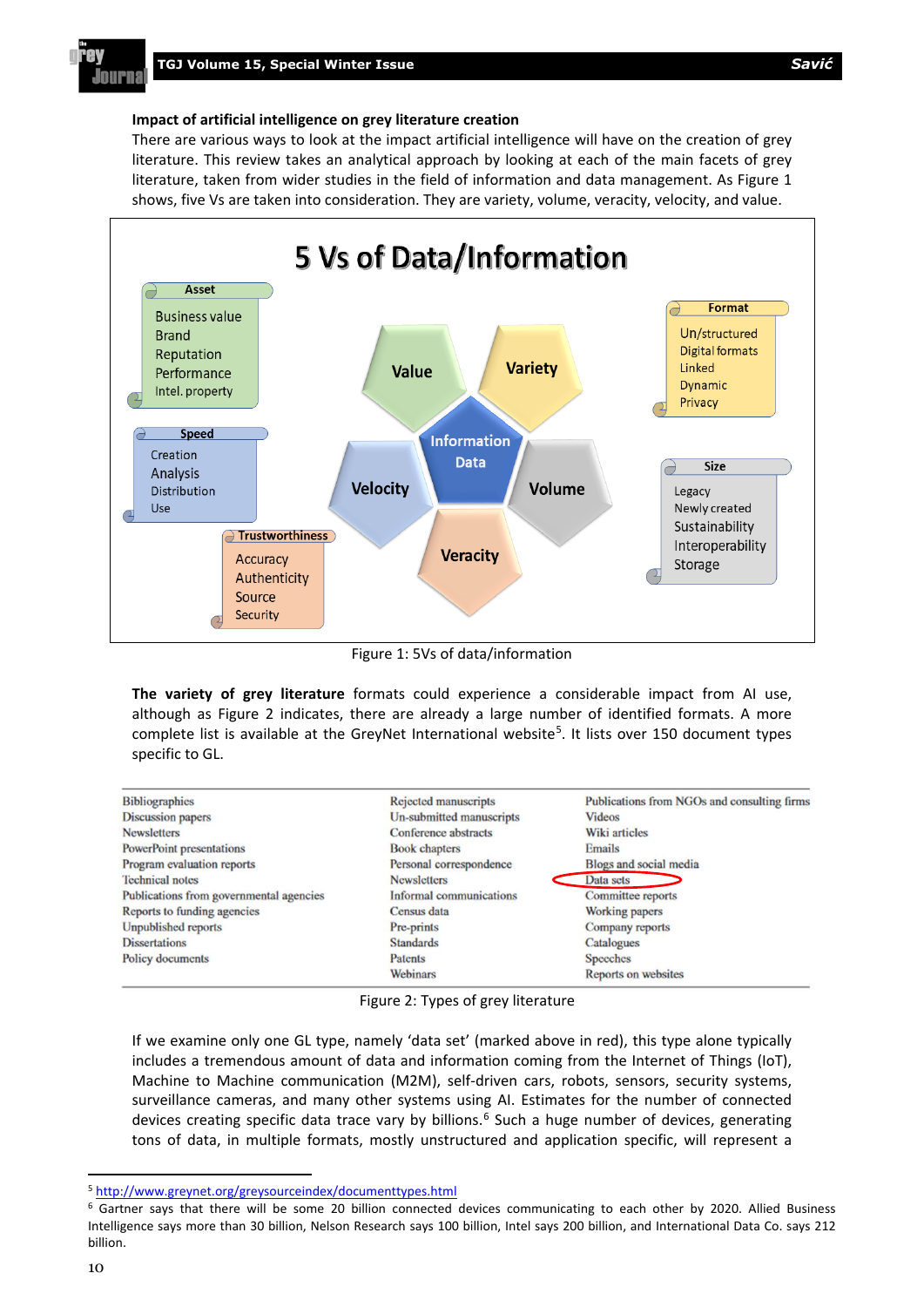considerable challenge for GL researchers, practitioners, and managers. Such highly contextual and software dependent data and information would be hard to collect and process, and even harder to make sense of and preserve for future use.

Closely related to single data sets is the question of connected multiple data sets, often referred to as linked data. Linked data represents the main ingredient of Semantic Web that's understandable not only to humans but also to computers. A good example of a large linked data set is DBpedia, which, in fact, makes the content of Wikipedia available in the Resource Description Framework (RDF), while including links to other datasets on the Web, such as GeoNames. By providing those extra links, the application offers much better access to knowledge and a more satisfying user experience. However, identifying and finding a role for classical GL management becomes a challenge.

**The volume of grey literature** is the next area already undergoing a visible change which will be further impacted by the use of AI. According to available statistics, 2.5 exabytes of data are produced every day, which is equivalent to 250,000 Libraries of Congress. In comparison, the human brain has an estimated storage capacity of 1000 terabytes or one petabyte. 90% of all the data in the world has been generated over the last two years. There are 130 million published books around the world, with over 800,000 new titles added annually. At the same time, the digital world is moving towards increased use of mobile phones creating even more data. Currently, over half the world uses a smartphone. According to Cisco's (2017) prediction, the number of devices connected to IP networks will be three times as high as the global population in 2021. At the moment, the number of worldwide users of the four most popular messaging apps<sup>[7](#page-5-0)</sup> have reached 4 billion.

If we mention just dissertations as one of more important GL types, Google Scholar hosts almost 4.3 million dissertations from all around the world, while ProQuest adds annually more than 130,000 new dissertations and theses to its largest dissertation database, ProQuest Dissertations & Theses (PQDT) Global<sup>[8](#page-5-1)</sup>.

Figure 3 gives an interesting statistical overview of some of the parameters regarding the volume of Internet traffic.

|                                                      | Amount per minute |
|------------------------------------------------------|-------------------|
| Forecast requests received by The<br>Weather Channel | 18,055,555        |
| Text messages sent                                   | 12,986,111        |
| Videos watched by YouTube users                      | 4,333,560         |
| Google searches conducted                            | 3,788,140         |
| GB of internet traffic generated by<br>Americans     | 3,138,420         |
| Snaps shared by Snapchat users                       | 2,083,333         |
| GIFs servived by GIPH                                | 1,388,889         |
| Songs streamed on Spotify                            | 750,000           |
| Tweets sent by Twitter users                         | 473,400           |
| Calls made by Skype users                            | 176,220           |
| Hours of video streamed on Netflix                   | 97,222            |
| Posts published by Tumblr users                      | 79,740            |
| Dollars processed via Venmo P2P<br>transactions      | 68,493            |
| Photos posted by Instagram users                     | 49,380            |
| Matches by Tinder users                              | 6,940             |

Figure 3: Media usage in an internet minute as of June 2018 (statista.com)

From the aspect of GL management, even more alarming than the above statistics is the fact that 56% of all internet traffic is from automated sources such as hacking tools, scrapers and spammers, impersonators, and bots. There are 269 billion emails sent and received each day, out of which 60% is spam. Still, the world is hungry for information which is nicely supported by the figure issued by Google that it processes daily over 6.6 billion queries, out of which 15% have never been searched for on Google before.<sup>[9](#page-5-2)</sup>

<span id="page-5-0"></span><sup>&</sup>lt;sup>7</sup> WhatsApp, Facebook Messanger, WeChat, QQ Mobile. Source: https://goo.gl/UYArhS

<span id="page-5-1"></span><sup>8</sup> https://www.proquest.com/products-services/dissertations/ProQuest-Dissertations-FAQ.html

<span id="page-5-2"></span><sup>9 100+</sup> Internet Stats and Facts for 2018. Available from: https://goo.gl/iUcnxc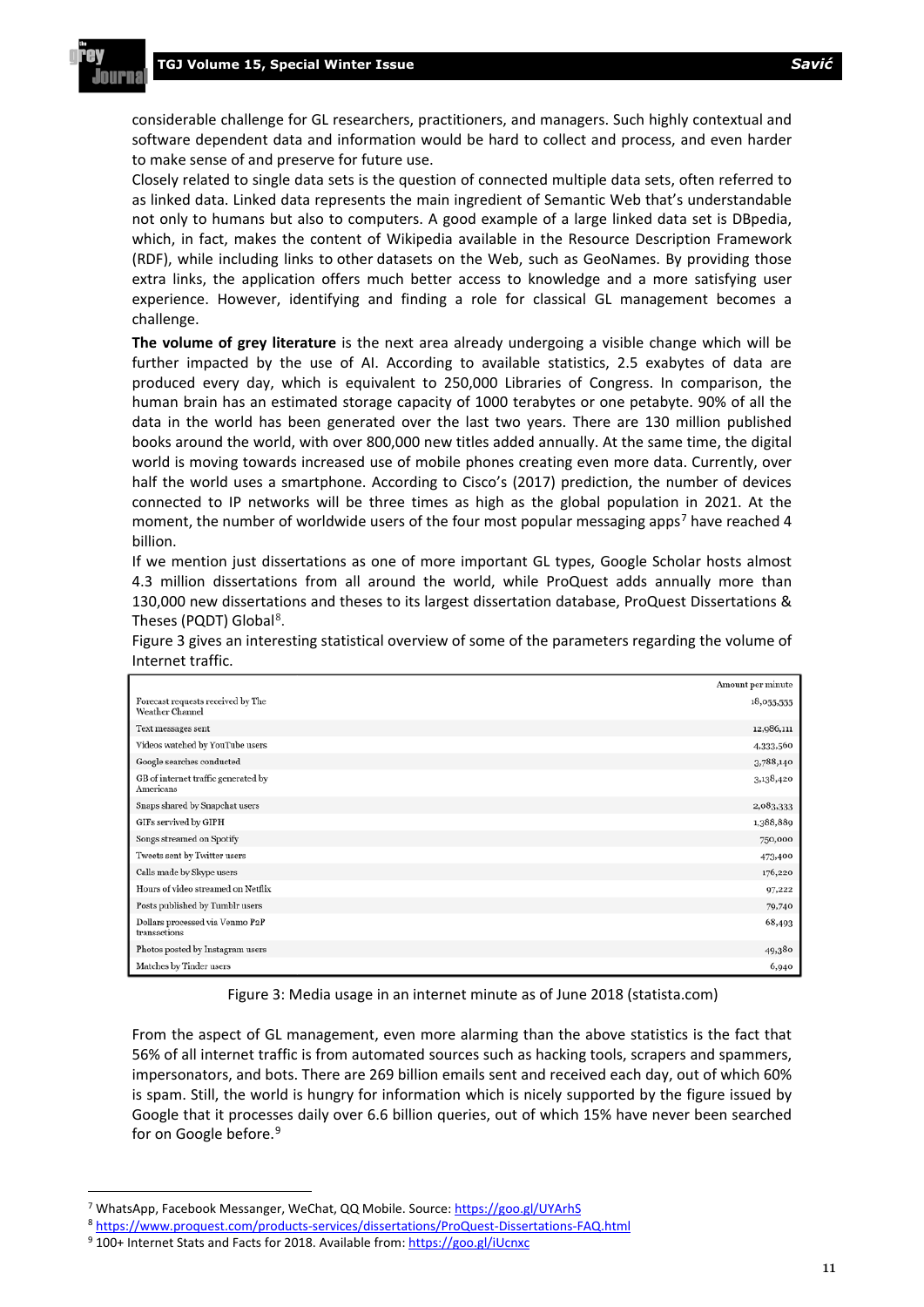If we combine the variety of GL formats with the volume, as partially described above, and the increased emergence of AI, the challenge that GL professionals are facing, and will continue to face in the future, is enormous. The questions of storage, sustainability, processing, usability, and many others are overwhelming. With current operational capacity, general interest, and available resources, the fear that most of GL will disappear or become unusable over time is well founded. The increased volume of GL also merits the question of ways to measure its impact and popularity of the scientists and researchers. A common way was "counting the number of articles citing other articles, resulting in journal impact factors, normalized citation rates, and the h-index. Even those rare studies including conference papers are limited to published proceedings. Grey literature remains out of scope" Schöpfel (2017). Major effort and additional resources are needed to demonstrate the value and extent of the GL impact.

**The veracity of grey literature** looks at its validity and trustworthiness. It is defined as "conformity to facts; accuracy; habitual truthfulness"<sup>10</sup>. In particular, it deals with GL accuracy, authenticity, information source, and security. Spam email, fake news, computer bots, botnets, web spiders, crawlers, viruses, plain misinformation and disinformation, they all represent multiple dangers that web users, including GL users, face today. Uncovering deception and estimating the veracity of information and data is difficult, in particular when prior background knowledge about content, context, or source is weak or not available.

The main assumption about establishing the veracity of some information is its originating source. If it is a well-known source with a long tradition of trustworthiness, information is usually regarded as reliable, although there are many cases of inadvertently created false information placed on the web or included in some documentation. Such cases lead us to conclude that, as users, we always need to be on the lookout for possible errors or false information. Multiple checkpoints, such as source, independent confirmation, a best practice used in preparing the information, and even intention, all need to be taken into consideration when establishing information veracity.

The use of artificial intelligence in almost any sphere will increase problems with defining the actual information veracity. We can look at two facets of the information created while relying on AI in the process of its creation. The first is the question of documented procedures, steps followed, inference paths, and decision justifications. Quite often, the whole process becomes a 'black box' where all we have is the input and the output, without any trace of the logic or reasoning used. Such machine-learning models are already having an impact on people's lives. A system called COMPAS offers to predict an offender's likelihood of reoffending and is used by some judges to determine whether an inmate is granted parole. Some suspect bias against minorities (Knight, 2017). Such AI machines do not offer any documented justifications and could display a strong potential bias, especially when there is a probability that the training data used was biased.

**The velocity of grey literature** refers to the speed of information creation, processing, analysis, distribution, and use. Figure 3 shows the amount of data and information created, but in addition to the amount, we also need to look at the speed at which this humongous amount of data is being created.

It is estimated that more data has been created in the past two years than in the entire history of the human race. The speed of creation results in zettabytes of stored information which, unfortunately, is barely being processed. Technical, physical, financial, and other challenges limit the possibilities for analyzing such a huge amount of data. Research shows that 99.5% of all data is not currently being analyzed and used (Bansal, 2014). This represents a big financial, business, and information loss for everyone involved.

This huge amount of information and data enables artificial intelligence and machine learning to turn data analysis from retrospective practice into a proactive approach to strategic decision making. AI can greatly increase the frequency, flexibility, and immediacy of data analysis across a range of industries and applications.The International Data Corporation (IDC) estimates that the amount of global data subject to data analysis will grow by a factor of 50 to 5.2 ZB in 2025; the amount of analyzed data that is "touched" by AI systems will grow by a factor of 100 to 1.4 ZB in 2025. (Reinsel et al., 2017).

As information grows in variety, volume, veracity, and velocity, business needs would focus on the information that has the most important value. Not all data is equally important to businesses or

<span id="page-6-0"></span> <sup>10</sup> Oxford Dictionary. Available from: https://goo.gl/AkG95E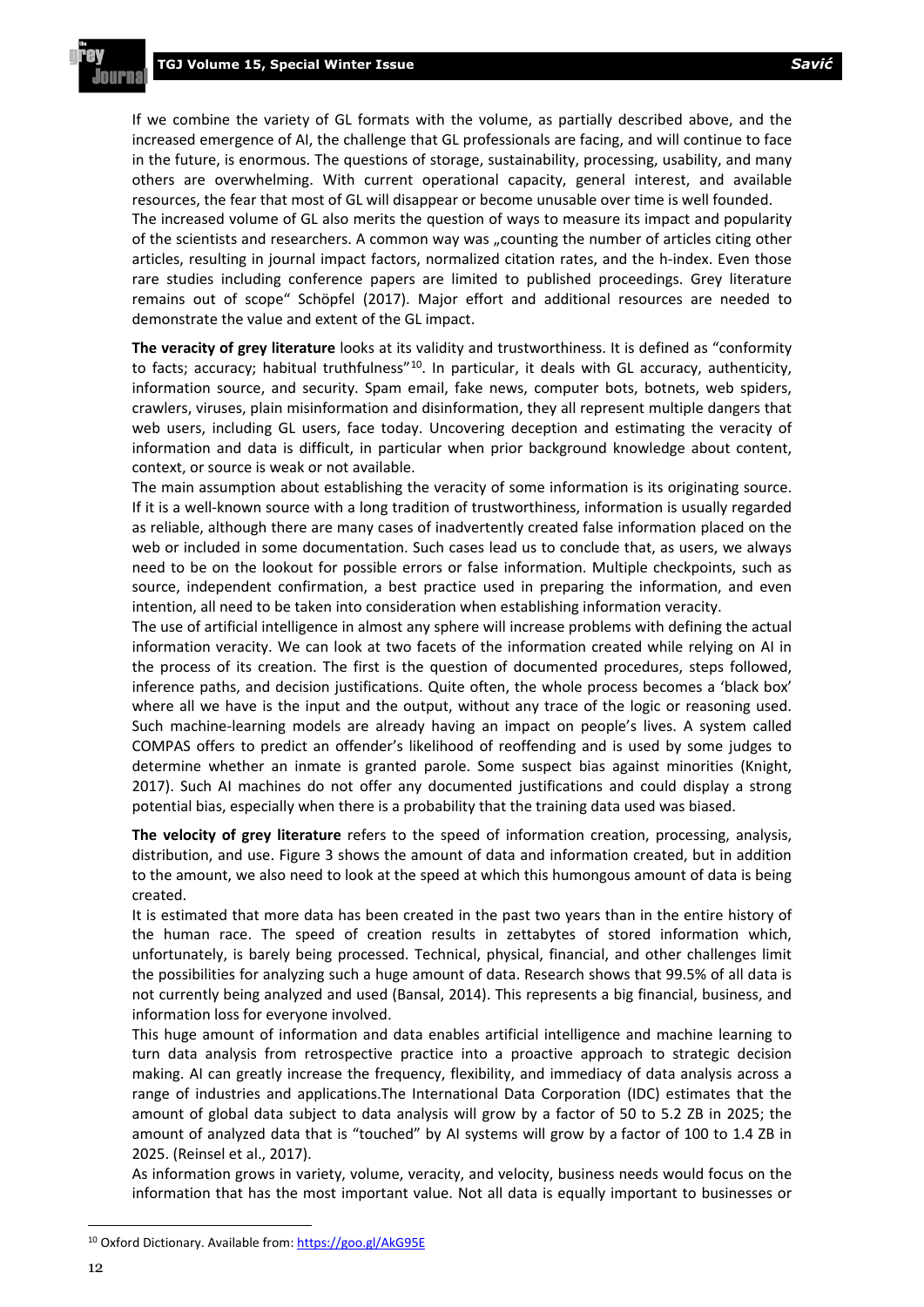consumers, providing an opportunity for GL and other information managers to offer tools, expertise, and visible results to identify that specific value of information from the ocean of available data. The organizations that succeed during this transformation will be those that can successfully identify and take advantage of the critical subset of data that will have a meaningful, positive impact on user experience, solving complex problems, and creating new economies of scale (Ibid).

**The value of grey literature,** and the value of information in general, rarely finds its place on a balance sheet. Almost everyone agrees that information is an asset that costs millions<sup>[11](#page-7-0)</sup>, but hardly anyone can tell where the asset sits, its quantity, or even where it came from. It is difficult to measure, although many claim to own the asset while trying to avoid any accountability for it.

The glossary of the Queensland Government Chief Information Office offers a valuable and widely applicable definition of an 'information asset'. It defines it as "An identifiable collection of data stored in any manner and recognized as having value for the purpose of enabling an agency to perform its business functions thereby satisfying a recognized agency requirement. Data or information that is referenced by an agency, but which is not intended to become a source of reference for multiple business functions is not considered to be an information asset of the agency. This is merely information." (Information Asset, 2017).

Many organizations and industries recognize information as a strategic business asset and Gartner predicts that by 2020 10% of organizations will have a highly profitable business unit specifically for making and commercializing their information assets (Pettey, 2017). They also claim that information assets have great potential, beyond the utility for which they were originally produced. Unlike most of your enterprise's other assets, information isn't depleted after it's consumed. In order to utilize its value, they propose (see Figure 4) to review performance and vision gaps that exist between the three levels of information value – realized, probable, and potential.



Figure 4: Three degrees of information value

The performance gap is the difference between the realized value of an information asset and its probable value, while the information vision gap represents the difference between probable and potential information value (Levy, 2016).

<span id="page-7-0"></span> $11$  An asset is a resource with economic value that an individual, corporation or country owns or controls with the expectation that it will provide a future benefit. Assets are reported on a company's balance sheet and are bought or created to increase a firm's value or benefit the firm's operations. Investopedia https://www.investopedia.com/terms/a/asset.asp#ixzz5QKbl1CnA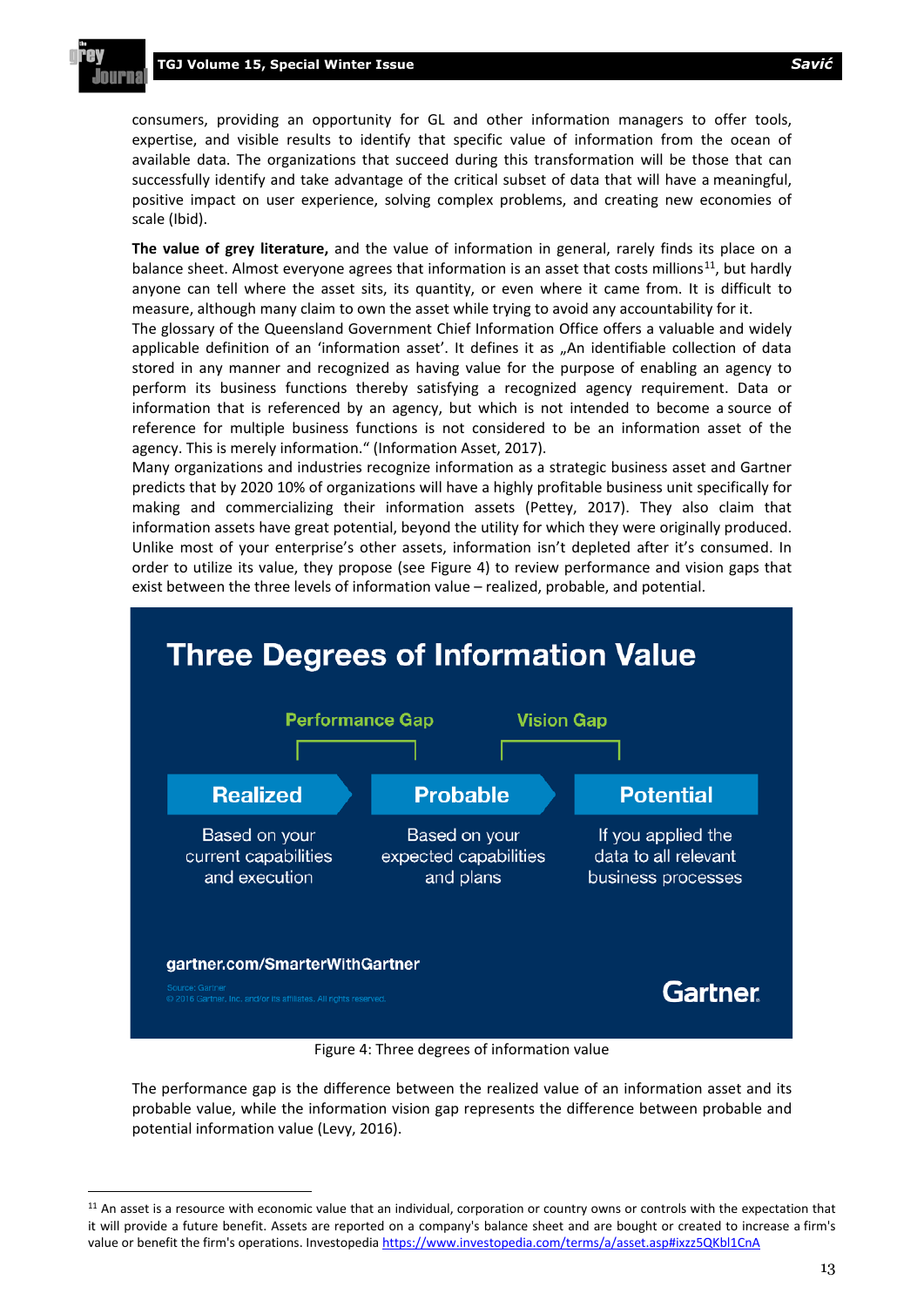#### **Impact of artificial intelligence on grey literature management**

In the era of intensive artificial intelligence use and machine learning, three main areas of grey literature management will be directly impacted. They include GL processing, sustainability, and usability.

**GL processing** and the related management tools used are directly impacted by the increased volume, variety, velocity, veracity, and value of the grey literature created. A single document and ad-hoc approach to management will be neither appropriate nor sufficient. What is required is the transparent inclusion of GL-type processing $12$  during document creation, rather than postprocessing. An additional requirement is to have a GL management system in place all the time, eliminating the need for any ad-hoc solutions or deviations from an already set-up plan.

**GL sustainability**, the next challenge regarding the impact of artificial intelligence on grey literature management, includes three broad challenges – environmental and technical; economic and financial; and social or organizational. Preservation of documents, technical knowledge transfer over long periods, information continuity, technical operability, and usability are just some of the important aspects related to environmental sustainability. Economic and financial sustainability focuses attention on the availability of long-term adequate funding, public vs. commercial interests, and the future value of collected GL as it relates to the value of information. Social and organizational considerations emphasize the existence of multiple stakeholders, information ownership and governance, international cooperation, and also safety and security.

**GL usability** of large amounts of information generated by the use of AI creates an additional category of problems, such as the existence of adequate IT tools, the availability of qualified human resources, and the protection of intellectual property (IP) and privacy. Let's look at some of the challenges here. IT technology and tools are constantly changing, contributing to new software functionality, concepts, and expectations in quantum leaps, and making previous technology obsolete in almost no time. Related to this issue is the creation of dynamic vs. static information and documents, and their visualization (e.g. 2D, 3D, VR, AR). Many predictions about the impact of AI relate to job loss,  $^{13}$  $^{13}$  $^{13}$  which translates to staffing requirements, but there is also the issue of the required technical skills, education, and training<sup>[14](#page-8-2)</sup>. Intellectual property involves issues such as over-protectionism; open access and open science; and the role of current IP in helping world development, health, and innovation. Related to this are issues of privacy, including the protection of commercial information, and the protection of the sensitive public and personal information.

The above mentioned three areas of the expected impact of AI on grey literature management mainly deal with challenges. However, there are also some great opportunities that the use of AI on GL can offer to its management process. The first and probably most important opportunity is the reliable automation of repetitive tasks, with great accuracy, and without fatigue<sup>[15](#page-8-3)</sup>. AI can improve current services by adding intelligence, semantic understanding, and powerful analytics to existing GL management processes. A great amount of the created and easily available data can be used to further improve learning algorithms, increasing AI accuracy, and it can create new knowledge and extract new value from existing GL resources. This coupling of big data and AI can bring a new type of AI often referred to as 'data intelligence'.<sup>16</sup>

#### **Conclusion**

In the last few decades, developments in information technology have had an immense impact on the way we manage information in general, and on the way we create, disseminate and use grey literature. This paper examined the potential impact of AI on grey literature management and elaborated on its main facets, such as value, volume, variety, velocity, and veracity. Based on the growing volume of data, information, and knowledge generated and further increased by the use of AI, we can conclude that GL will not disappear in the future, that its volume will probably experience exponential growth, and that the number of GL types, its velocity, and value will increase.

- <span id="page-8-3"></span><sup>15</sup> SAS Insights: Artificial Intelligence: What it is and why it matters. Available from: https://goo.gl/zgpJHz
- <span id="page-8-4"></span><sup>16</sup> The UNESCO Courier, 2018-3. Available from: https://goo.gl/jeRxkk

<span id="page-8-1"></span><span id="page-8-0"></span> $^{12}$  E.g. meta-data creation, retention scheduling, distribution channels, copyright, confidentiality, etc.<br> $^{13}$  A two-year study from McKinsey Global Institute suggests that by 2030, intelligent agents and robots cou 30 percent of the world's human labor. (McKinsey, 2017). Available from: https://goo.gl/RHr53a

<span id="page-8-2"></span><sup>&</sup>lt;sup>14</sup> By one popular estimate, 65% of children entering primary school today will ultimately end up working in completely new job types that don't yet exist. (World Economic Forum, 2016). Available from: https://goo.gl/JKwsbn